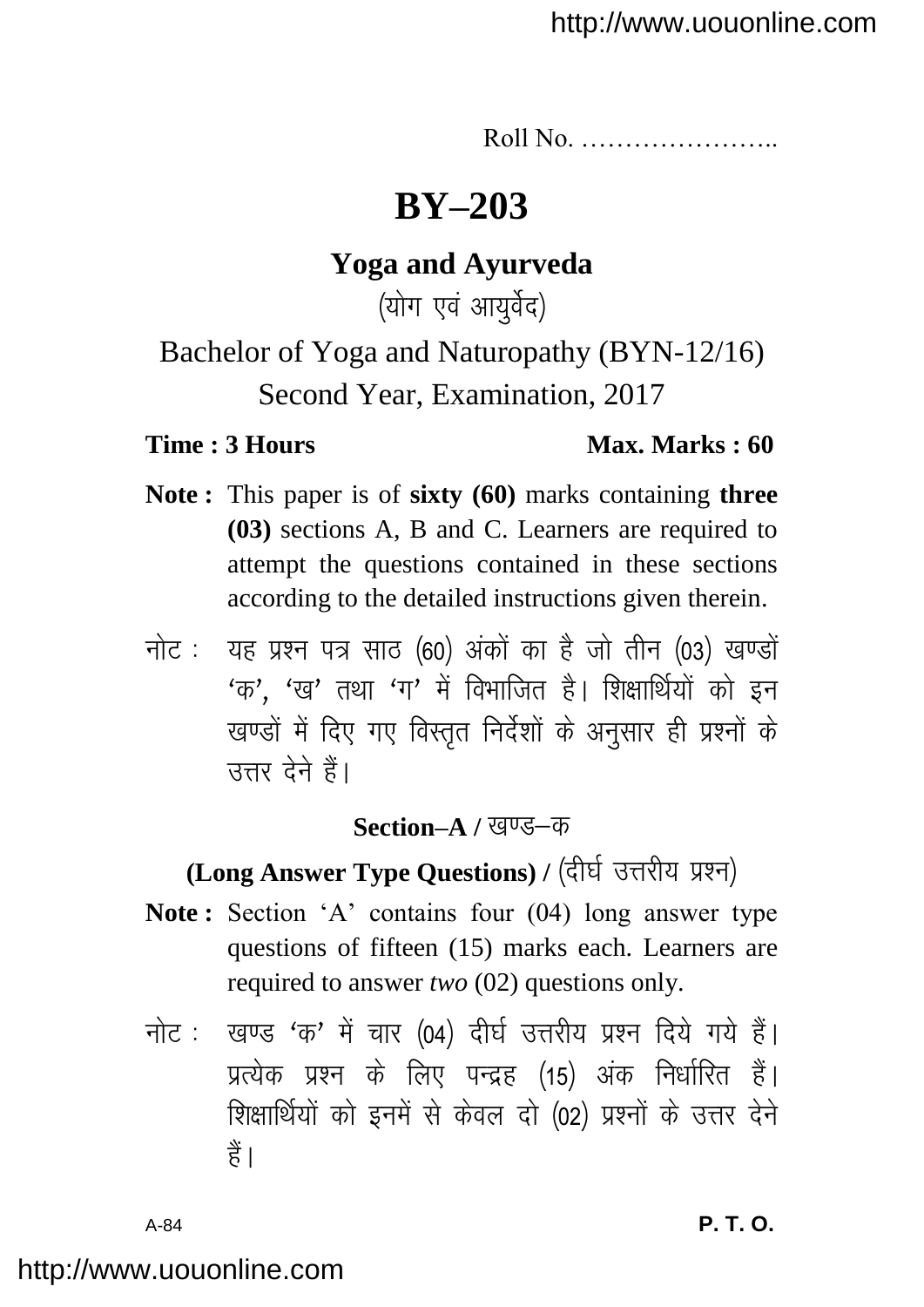- 1. Explaining Astang Ayurveda, discuss the objects of Ayurveda. अष्टांग आयुर्वेद को समझाते हुए, आयुर्वेद के उद्देश्यों की चर्चा कीजिए।
- 2. Giving an introduction of Pradhan Karma of Panchkarma explain Vamana Karma in detail. पंचकर्म के प्रधान कर्मों का परिचय देते हुए वमन कर्म की सविस्तार व्याख्या कीजिए।
- 3. What do you understand by Hygiene ? Write its types and importance. सदवृत्त से आप क्या समझते हैं ? इसके प्रकारों एवं महत्त्व पर प्रकाश डालिए।
- 4. Giving an introduction of Yogic Shatkarma, write the types, technique and benefits of Kapalbhati Karma according to Gherand Sanhita. योगिक षटकर्म का सामान्य परिचय देते हुए घेरण्ड संहिता के अनुसार कपालभाति कर्म के प्रकार, विधि एवं लाभ लिखिए।

## **Section–B / खण्ड–ख**

(Short Answer Type Questions) / (लघु उत्तरीय प्रश्न)

- **Note :** Section 'B' contains eight (08) short answer type questions of five (05) marks each. Learners are required to answer *four* (04) questions only.
- नोट: खण्ड 'ख' में आठ (08) लघ उत्तरीय प्रश्न दिये गये हैं। प्रत्येक प्रश्न के लिए पाँच (05) अंक निर्धारित हैं। शिक्षार्थियों को इनमें से केवल चार (04) प्रश्नों के उत्तर देने  $\frac{4}{5}$

A-84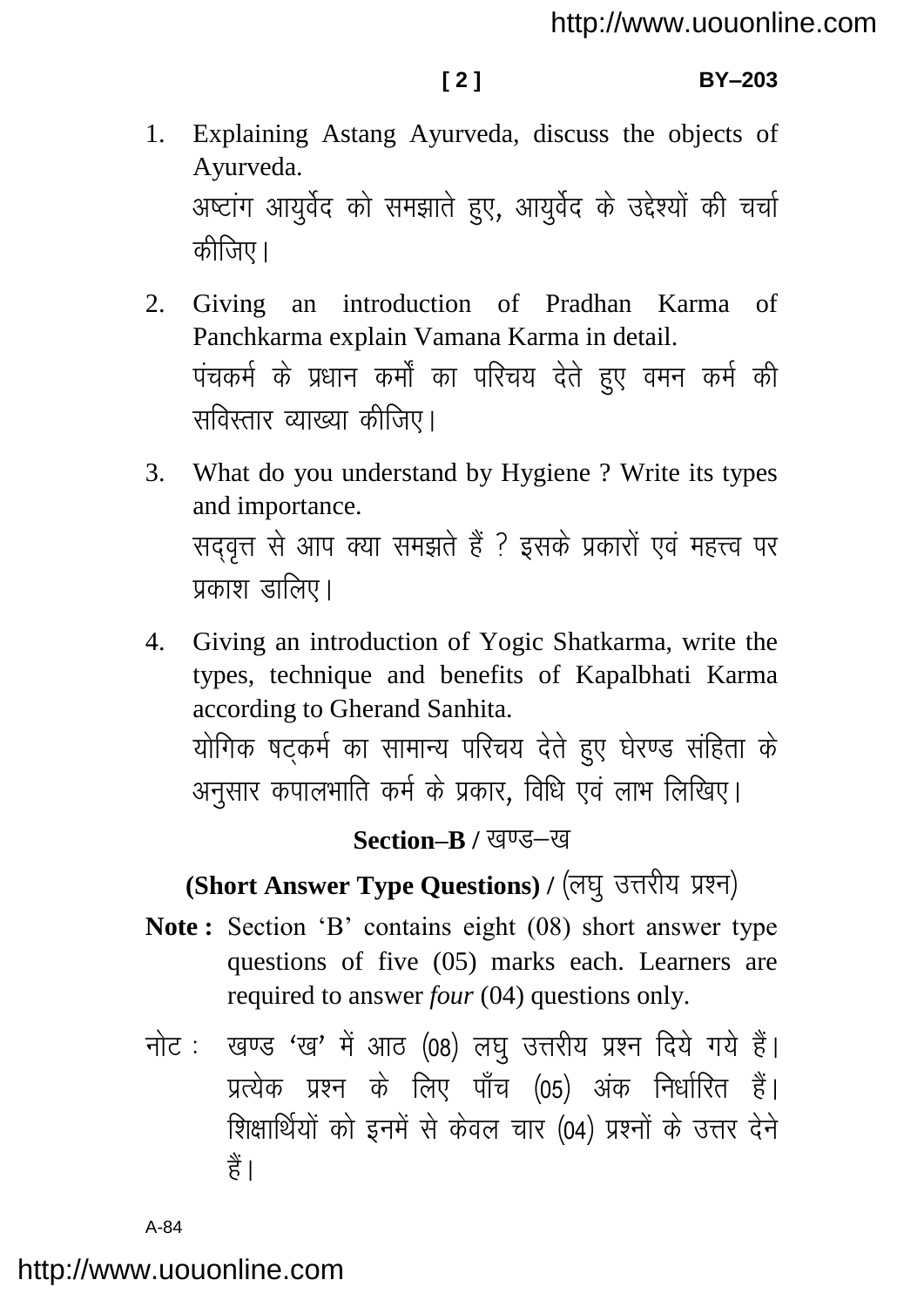- 1. Write the technique, time and benefits of Nasya Karma. नस्य कर्म की विधि, काल एवं लाभ लिखिए।
- 2. Write the main types and benefits of Yogic Dhauti Karma. योगिक धौति कर्म के प्रमुख भेद एवं लाभ लिखिए।
- 3. Explain Niyama of Astang Yoga. अष्टांग योग में वर्णित नियम को समझाइये।
- 4. Explain the role of Yoga in health maintenance. रवास्थ्य संरक्षण में योग की भूमिका पर प्रकाश डालिए।
- 5. Write Edable-Nonedable food according to Ayurveda. आयर्वेद के अनुसार पथ्य-अपथ्य आहार लिखिए।
- 6. Explain the importance of Basti Karma. बस्ति कर्म के महत्त्व का वर्णन कीजिए।
- 7. Describe the similarities in between Yogic Yama-Niyama and Ayurvedic Sadhvritta. योगिक यम-नियम का आयुर्वेदोक्त सदवृत्त से साम्यरूप विवेचन कीजिए।
- 8. Write short notes on the following :
	- (a) Neti Kriya
	- (b) Snehan Karma निम्नलिखित पर संक्षिप्त टिप्पणियाँ लिखिए:
	- (अ) नेति क्रिया
	- (ब) स्नेहन कर्म

A-84 **P. T. O.**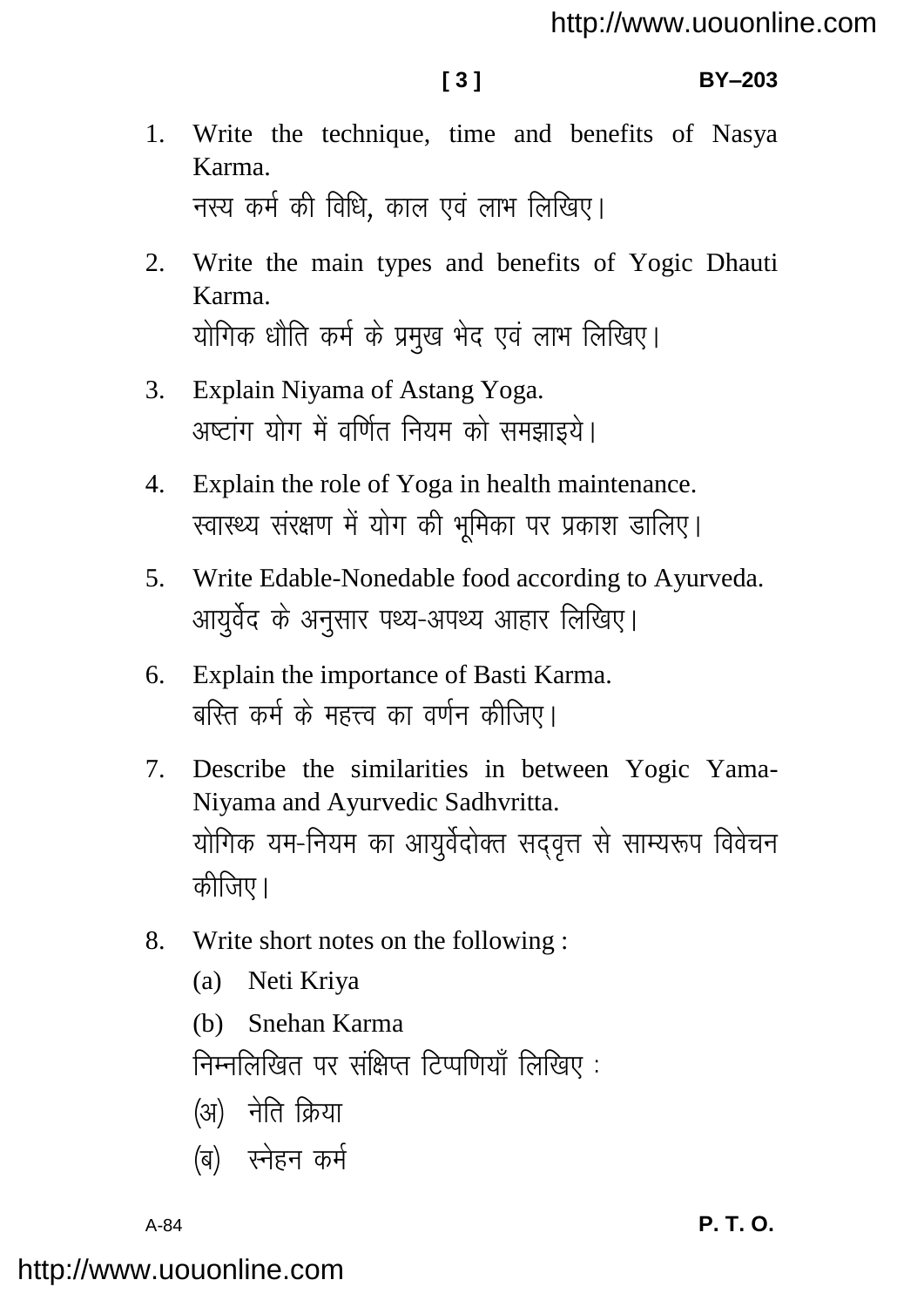### **[ 4 ] BY–203**

## Section–C / खण्ड–ग

# **(Objective Type Questions) / (वस्तुनिष्ठ प्रश्न)**

- **Note :** Section 'C' contains ten (10) objective type questions of one (01) mark each. All the questions of this section are compulsory.
- नोट: खण्ड 'ग' में दस (10) वस्तुनिष्ठ प्रश्न दिये गये हैं। प्रत्येक प्रश्न के लिए एक (01) अंक निर्धारित है। इस खण्ड के सभी प्रश्न अनिवार्य हैं।

Select correct answer for the following :

निम्नलिखित के लिए सही विकल्प चुनिए:

- 1. Ayurvedic Basti Karma is the best therapy for which Dosha ?
	- (a) Vata
	- (b) Pitta
	- (c) Kaffa
	- (d) Blood

आयुर्वेदोक्त बस्ति कर्म किस दोष की विषमता दूर करने की श्रेष्ठ चिकित्सा है  $\overline{?}$ 

- (अ) वात
- $\sqrt{q}$ ) पित्त
- (स) कफ
- (द) रक्त
- 2. Taking water from mouth and pushing it out from nostril is known as :
	- (a) Vatkrama Kapalbhati

A-84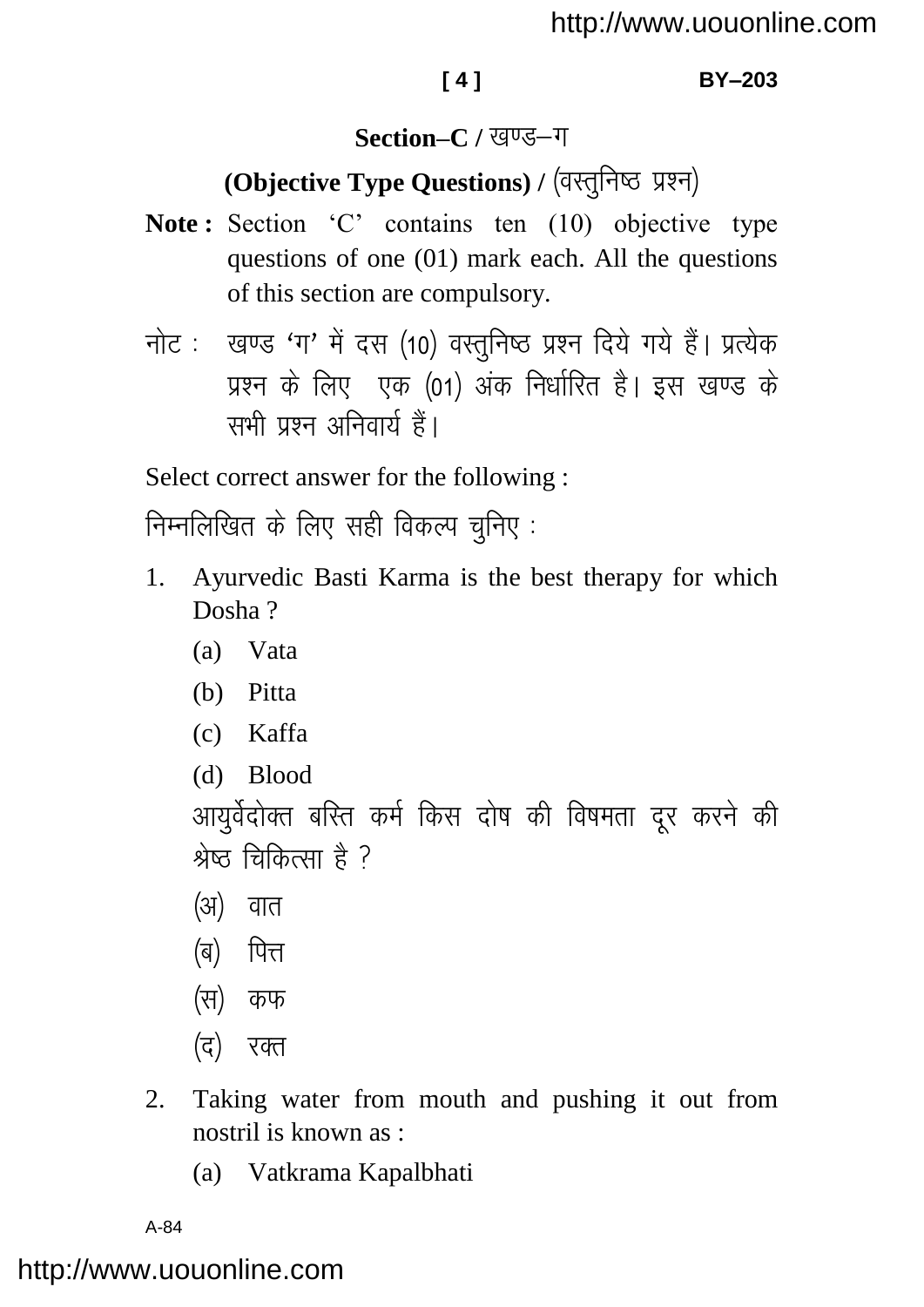### **[ 5 ] BY–203**

- (b) Jal Neti
- (c) Sheet Karma Kapalbhati
- (d) Vaman

मुँह से पानी लेकर नासिका से बाहर निकालने की क्रिया क्या कहलाती है $\overline{6}$ 

- (अ) वातक्रम कपालभाति
- $(a)$  जलनेति
- (स) शीतक्रम कपालभाति
- (द) वमन
- 3. Which one of the following is a part of Yama ?
	- (a) Swadhyay
	- (b) Satya
	- (c) Santosha
	- (d) Tapa

निम्नलिखित में से कौन-सा अंग यम के अन्तर्गत आता है ?

- (अ) स्वाध्याय
- (ब) सत्य
- (स) सन्तोष
- (द) तप
- 4. The No. of Dhatu in human body are :
	- (a) Three
	- (b) Five
	- (c) Seven
	- (d) Ten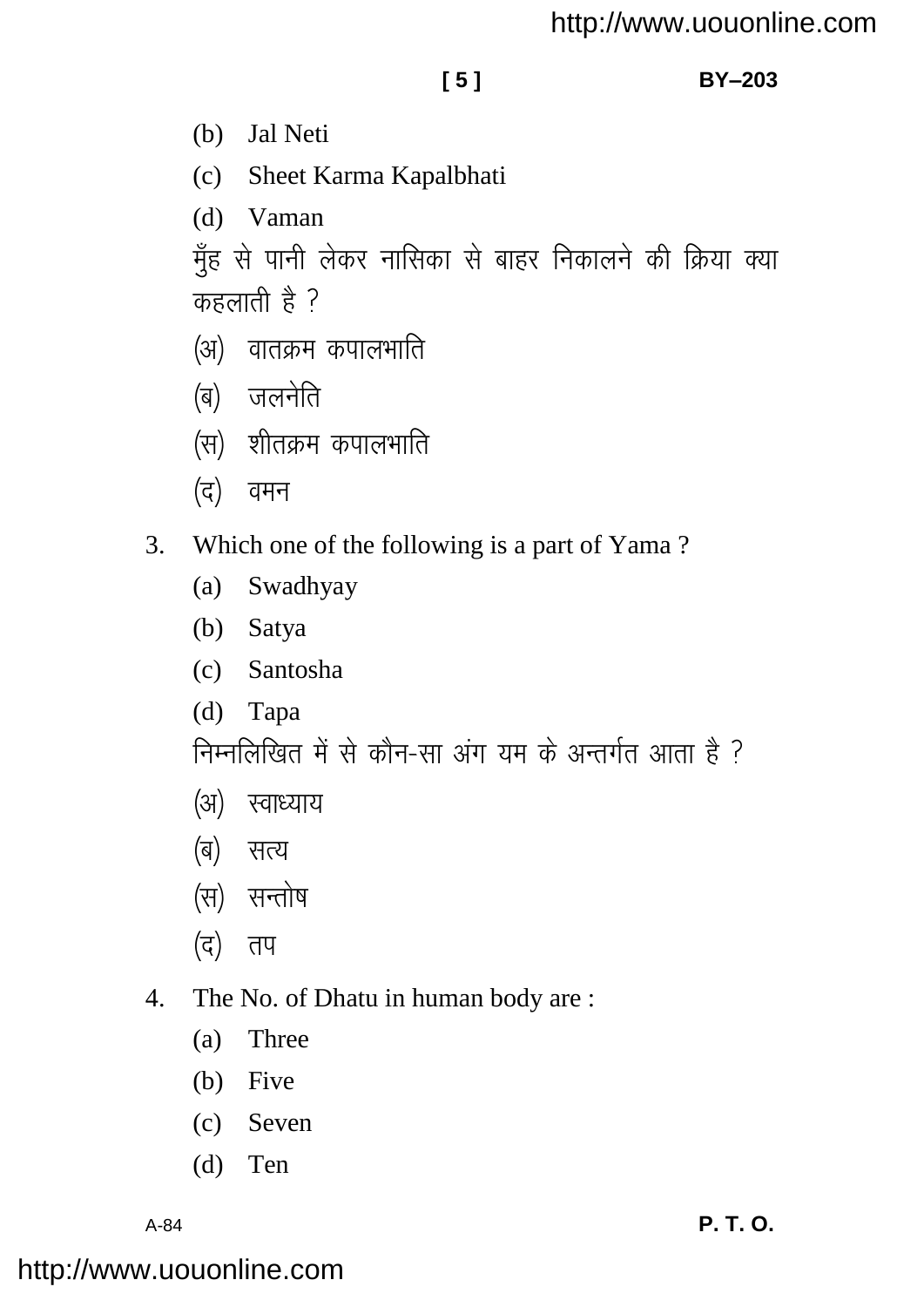## <http://www.uouonline.com>

### **[ 6 ] BY–203**

आयुर्वेद के अनुसार मानव शरीर में धातुओं की संख्या कितनी  $\frac{\Delta}{\beta}$  ?

- $(3)$  तीन
- (ब) पाँच
- $(\overline{H})$  सात
- (द) दस
- 5. To remove Dosha from uppar track is known as :
	- (a) Vamana
	- (b) Virachana
	- (c) Basti
	- (d) Swedana
	- ऊर्ध्व मार्ग से दोषों का निहरण कहलाता है :
	- $(3)$  वमन
	- (ब) विरेचन
	- $(\overline{H})$  बरित
	- (द) स्वेदन
- 6. The cause of Pragyaparadha is :
	- (a) Aviveka
	- (b) Adhirta
	- (c) Samyak Vichar
	- (d) Both (a) and (b)
	- प्रज्ञापराध का कारण है :
	- (अ) अविवेक

A-84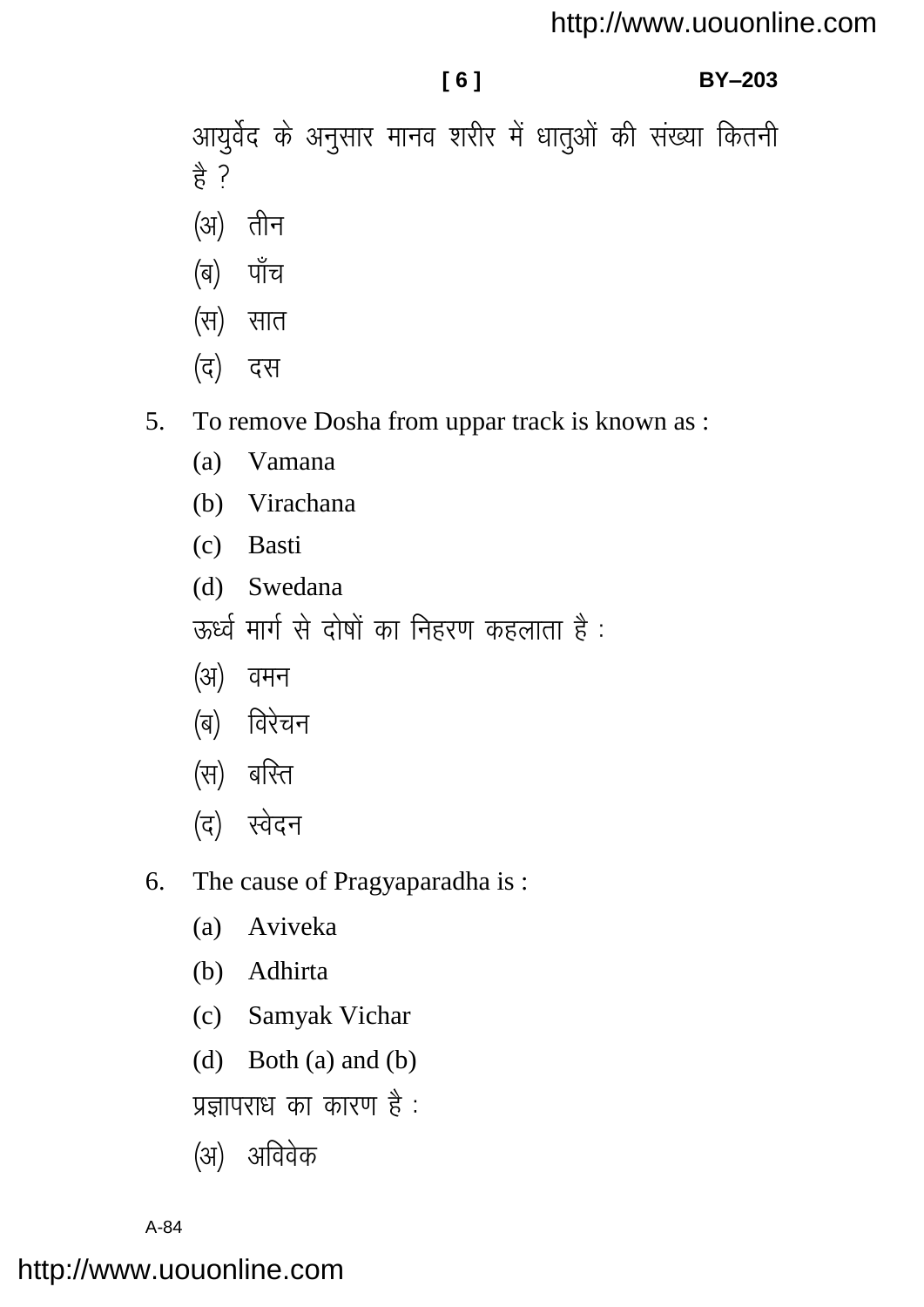## <http://www.uouonline.com>

### **[ 7 ] BY–203**

- (ब) अधीरता
- (स) सम्यक विचार
- $(7)$   $(3)$   $(4)$   $(4)$   $(7)$
- 7. Which Mudra involves in Basti Karma ?
	- (a) Gyan Mudra
	- (b) Khechri Mudra
	- (c) Ashvini Mudra
	- (d) Vipreetkarni Mudra
	- बरित कर्म में किस मुद्रा का अभ्यास किया जाता है ?
	- (अ) ज्ञान मुद्रा
	- (ब) खेचरी मुद्रा
	- (स) आश्वनी मुद्रा
	- (द) विपरीत करणी मुद्रा
- 8. According to Aacharya Charka by following Sadvritta we can achieve :
	- (a) Aarogya
	- (b) Indriyajaya
	- (c) Both (a) and (b)
	- (d) Yoga Siddhi

आंचार्य चरक के अनुसार सद्वृत्त पालन का फल है:

- (अ) आरोग्य
- (ब) इन्द्रियजय
- $(\nabla \cdot \mathbf{r})$   $(\nabla \cdot \mathbf{r})$   $(\nabla \cdot \mathbf{r})$  and  $(\nabla \cdot \mathbf{r})$
- (द) योग सिद्धि